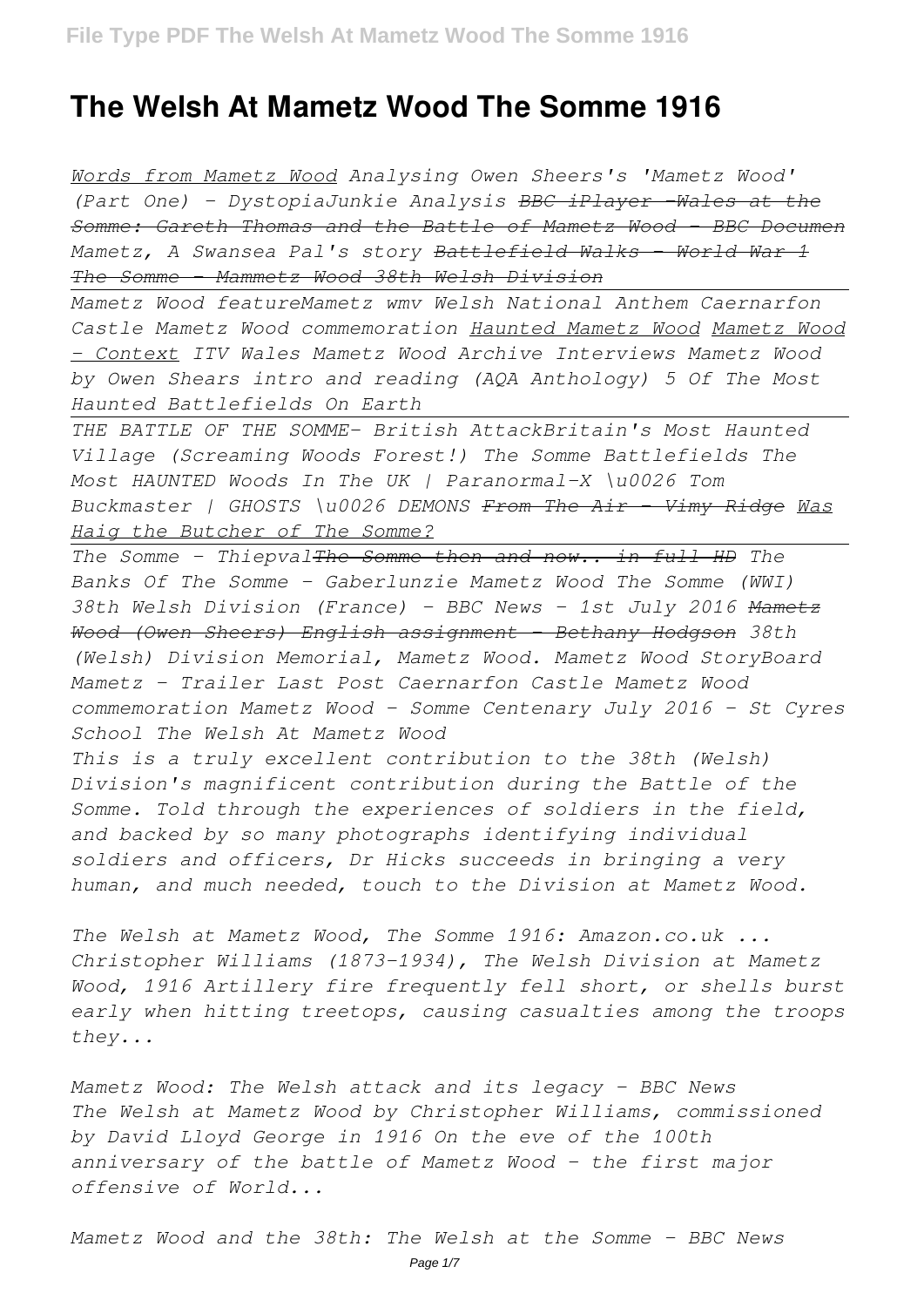*The Welsh at Mametz Wood by Christopher Williams (1918) Mametz Wood was the objective of the 38th (Welsh) Division during the First Battle of the Somme . The attack was made in a northerly direction over a ridge, focussing on the German positions in the wood, between 7 July and 12 July 1916.*

## *Mametz Wood Memorial - Wikipedia*

*Buy The Welsh at Mametz Wood, The Somme 1916 by Jonathan Hicks (2016-04-27) by Jonathan Hicks (ISBN: ) from Amazon's Book Store. Everyday low prices and free delivery on eligible orders.*

*The Welsh at Mametz Wood, The Somme 1916 by Jonathan Hicks ... Mametz Wood – The 38th Welsh Division Memorial Posted on July 21, 2016 by Magicfingers The fortified German villages of Fricourt and Mametz had both fallen by day two of the Somme offensive, but the subsequent capture of Mametz Wood and, a little to the west, the village of Contalmaison, were essential to the next planned phase of the British offensive; the Battle of Bazentin Ridge.*

*Mametz Wood – The 38th Welsh Division Memorial | With the ... After the Welsh troops went over the top at 4.12am Lieutenant Carden of the 16th Royal Welsh Fusiliers lead his men across the open ground before Mametz Wood, having tied a coloured handkerchief to his walking stick to show his men where exactly he was. A tall man, he soon fell wounded, but he struggled up and carried on again until he was shot and killed at the very edge of the wood.*

*welldigger: Welsh Hymns at Mametz Wood The 38th (Welsh) Division attacked Mametz Wood between 7 and 14 July 1916, with more than 4,000 of them killed or injured. The battalions were drawn from all over Wales and represented north,...*

*Services remember Mametz Wood and Wales' soldiers - BBC News When the 38th Welsh Division was sent to capture Mametz Wood at the Somme 100 years ago, the generals thought the battle would last a few hours. It lasted five days. Four hundred casualties were...*

*The story of the soldiers who survived Mametz Wood in ... Photographer Aled Rhys Hughes has captured the haunting history of the wood in a series of pictures. The battle of Mametz Wood was the first major battle of World War One for many Welsh soldiers,...*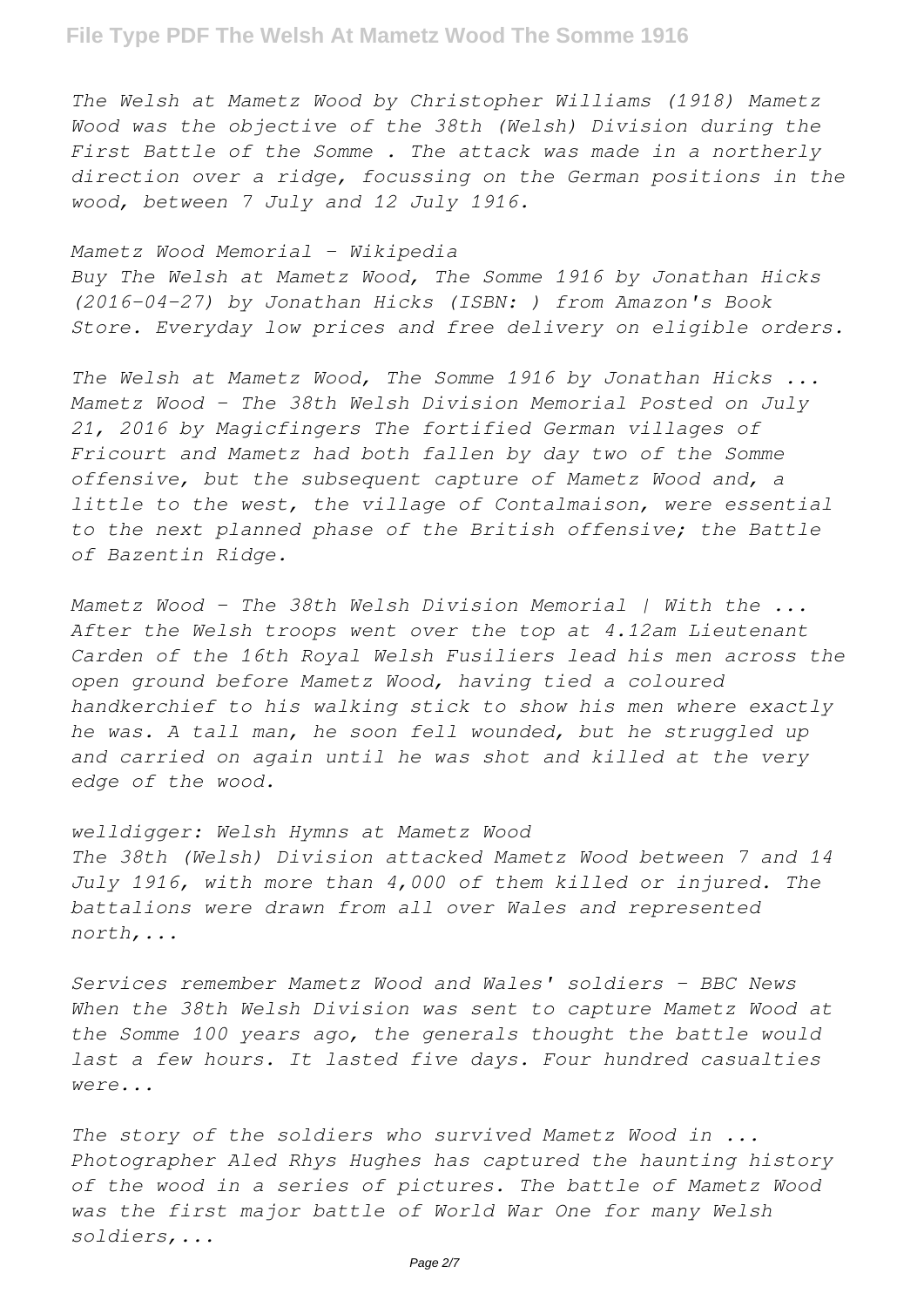*Mametz Wood: Haunting photos show scars left behind - BBC News The attack on Mametz Wood is a particularly poignant reminder of the Welsh contribution to this 'Big Push', and of the great sacrifices made. As part of the Somme Offensive, the 38th (Welsh) Division (an amalgamation of South Wales Borderers, Royal Welch Fusiliers and Welch Regiment troops) was tasked with securing a well-defended area of woodland close to the village of Mametz.*

*Mametz Wood - Never Forget Your Welsh Heroes The 38th (Welsh) Division (initially the 43rd Division, later the 38th (Welsh) Infantry Division and then the 38th Infantry (Reserve) Division) of the British Army was active during both the First and Second World Wars.In 1914, the division was raised as the 43rd Division of Herbert Kitchener's New Army, and was originally intended to form part of a 50,000-strong Welsh Army Corps that had been ...*

*38th (Welsh) Infantry Division - Wikipedia He was in the 38th Welsh Division. He was killed at Mametz Wood in early July 1916 during the first battle of the Somme. He was 19-years-old. There was no body to send home to his grieving family ...*

*"How must he have felt, knowing at any time he could be ... Mametz Wood - The 38th Welsh Division Memor ial and the hammerhead shaped part of Mametz wood, looming on the horizon . The soldiers had to cross this no man ' s land in order to attack the German positions in the wood. The Red Welsh Dragon watching over the men. who lay buried in the grounds of Mametz wood.*

*The battle of Mametz Wood: the story of the Welsh (Photo ... The Welsh at Mametz Wood: The Somme 1916 is a new interpretation of the battle, telling the story of those terrible days from the viewpoint of soldiers who were actually there.*

*The terror faced by Welsh WWI soldiers at Mametz Wood in ... During the battle of the Somme, the 38th Welsh Division was ordered to take Mametz Wood. The objective was finally achieved a week later – largely due to the help of another battalion of Welsh soldiers – but over four thousand men were lost.*

*Poetry By Heart | Mametz Wood The Welsh at Mametz Wood by Christopher Williams (1873 – 1934)*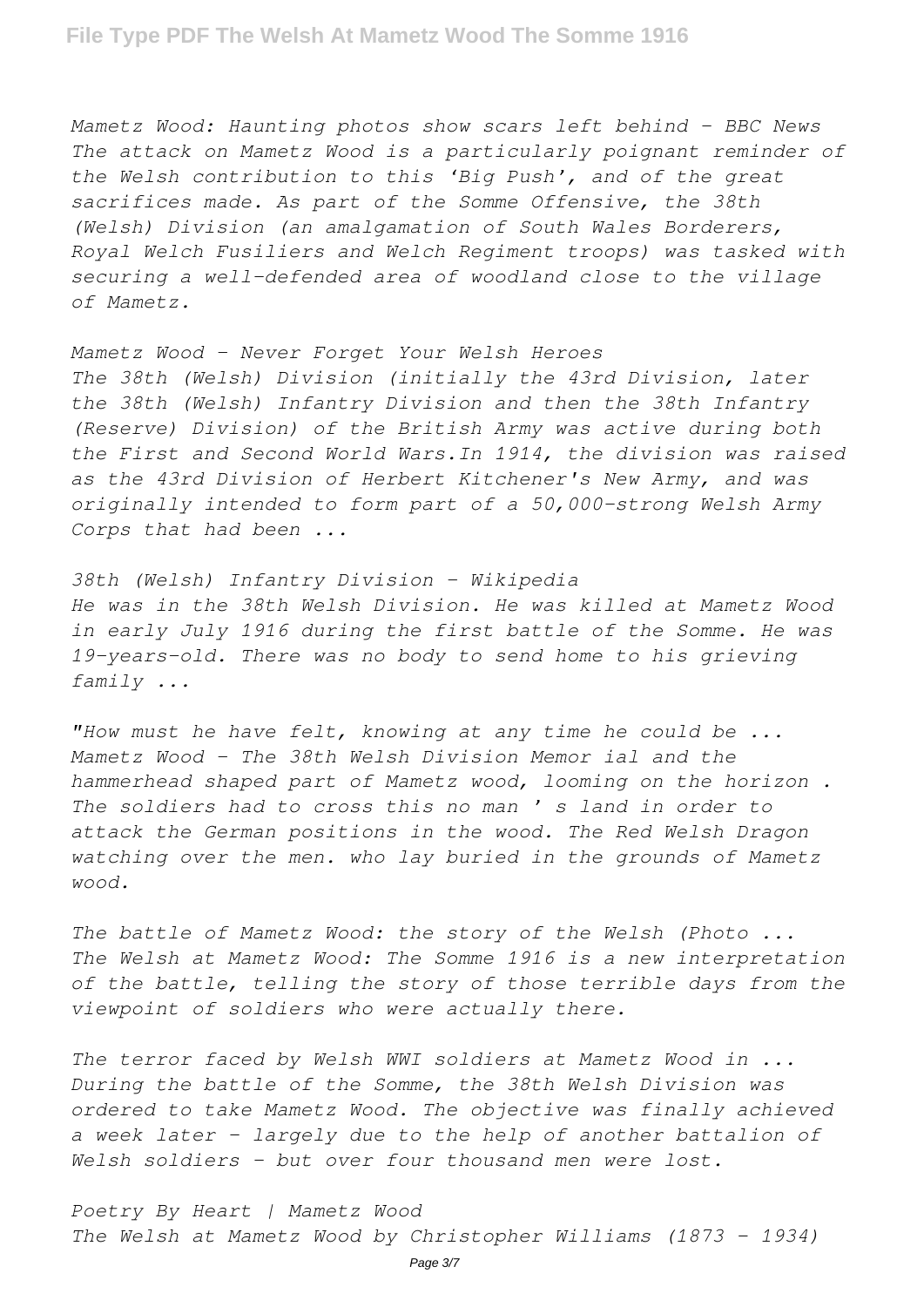## **File Type PDF The Welsh At Mametz Wood The Somme 1916**

*on display at the Swansea museum Great War Exhibition Christopher Williams's The Welsh Division at the Battle of Mametz Wood, which...*

*Iconic Welsh painting of the Battle of Mametz Wood goes on ... Reflections on Mametz Wood. November 7, 2020 4:47 PM By Mark Wooding Originally published by Central Devon Liberal Democrats "But how intolerable bright the morning is where we who are alive and remain, walk lifted up, carried forward by an effective word." ? David Jones, ' In ...*

*Words from Mametz Wood Analysing Owen Sheers's 'Mametz Wood' (Part One) - DystopiaJunkie Analysis BBC iPlayer -Wales at the Somme: Gareth Thomas and the Battle of Mametz Wood - BBC Documen Mametz, A Swansea Pal's story Battlefield Walks - World War 1 The Somme - Mammetz Wood 38th Welsh Division*

*Mametz Wood featureMametz wmv Welsh National Anthem Caernarfon Castle Mametz Wood commemoration Haunted Mametz Wood Mametz Wood - Context ITV Wales Mametz Wood Archive Interviews Mametz Wood by Owen Shears intro and reading (AQA Anthology) 5 Of The Most Haunted Battlefields On Earth*

*THE BATTLE OF THE SOMME- British AttackBritain's Most Haunted Village (Screaming Woods Forest!) The Somme Battlefields The Most HAUNTED Woods In The UK | Paranormal-X \u0026 Tom Buckmaster | GHOSTS \u0026 DEMONS From The Air - Vimy Ridge Was Haig the Butcher of The Somme?*

*The Somme - ThiepvalThe Somme then and now.. in full HD The Banks Of The Somme - Gaberlunzie Mametz Wood The Somme (WWI) 38th Welsh Division (France) - BBC News - 1st July 2016 Mametz Wood (Owen Sheers) English assignment - Bethany Hodgson 38th (Welsh) Division Memorial, Mametz Wood. Mametz Wood StoryBoard Mametz - Trailer Last Post Caernarfon Castle Mametz Wood commemoration Mametz Wood - Somme Centenary July 2016 - St Cyres School The Welsh At Mametz Wood*

*This is a truly excellent contribution to the 38th (Welsh) Division's magnificent contribution during the Battle of the Somme. Told through the experiences of soldiers in the field, and backed by so many photographs identifying individual soldiers and officers, Dr Hicks succeeds in bringing a very human, and much needed, touch to the Division at Mametz Wood.*

*The Welsh at Mametz Wood, The Somme 1916: Amazon.co.uk ... Christopher Williams (1873-1934), The Welsh Division at Mametz Wood, 1916 Artillery fire frequently fell short, or shells burst*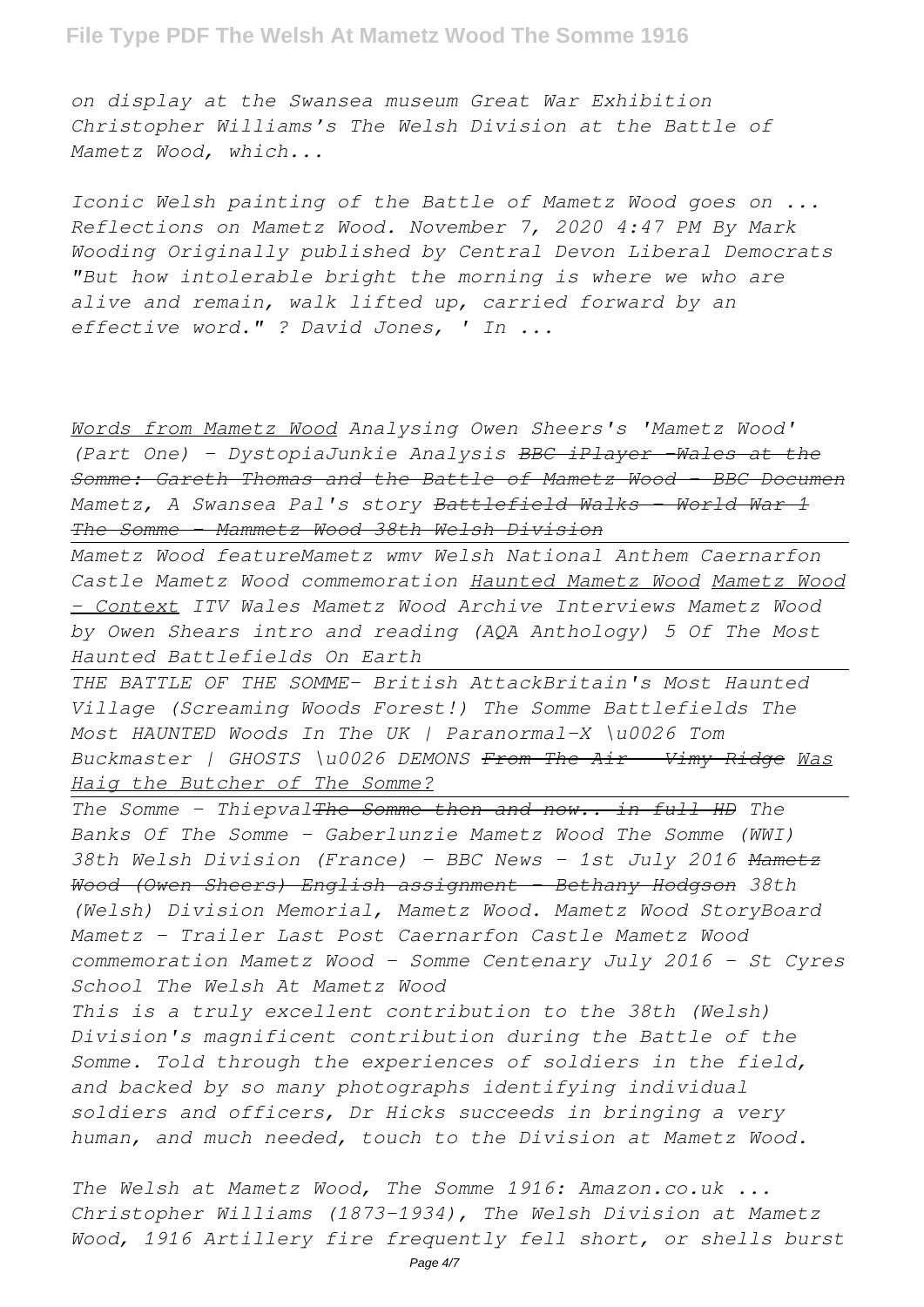*early when hitting treetops, causing casualties among the troops they...*

*Mametz Wood: The Welsh attack and its legacy - BBC News The Welsh at Mametz Wood by Christopher Williams, commissioned by David Lloyd George in 1916 On the eve of the 100th anniversary of the battle of Mametz Wood - the first major offensive of World...*

*Mametz Wood and the 38th: The Welsh at the Somme - BBC News The Welsh at Mametz Wood by Christopher Williams (1918) Mametz Wood was the objective of the 38th (Welsh) Division during the First Battle of the Somme . The attack was made in a northerly direction over a ridge, focussing on the German positions in the wood, between 7 July and 12 July 1916.*

*Mametz Wood Memorial - Wikipedia Buy The Welsh at Mametz Wood, The Somme 1916 by Jonathan Hicks (2016-04-27) by Jonathan Hicks (ISBN: ) from Amazon's Book Store. Everyday low prices and free delivery on eligible orders.*

*The Welsh at Mametz Wood, The Somme 1916 by Jonathan Hicks ... Mametz Wood – The 38th Welsh Division Memorial Posted on July 21, 2016 by Magicfingers The fortified German villages of Fricourt and Mametz had both fallen by day two of the Somme offensive, but the subsequent capture of Mametz Wood and, a little to the west, the village of Contalmaison, were essential to the next planned phase of the British offensive; the Battle of Bazentin Ridge.*

*Mametz Wood – The 38th Welsh Division Memorial | With the ... After the Welsh troops went over the top at 4.12am Lieutenant Carden of the 16th Royal Welsh Fusiliers lead his men across the open ground before Mametz Wood, having tied a coloured handkerchief to his walking stick to show his men where exactly he was. A tall man, he soon fell wounded, but he struggled up and carried on again until he was shot and killed at the very edge of the wood.*

*welldigger: Welsh Hymns at Mametz Wood The 38th (Welsh) Division attacked Mametz Wood between 7 and 14 July 1916, with more than 4,000 of them killed or injured. The battalions were drawn from all over Wales and represented north,...*

*Services remember Mametz Wood and Wales' soldiers - BBC News*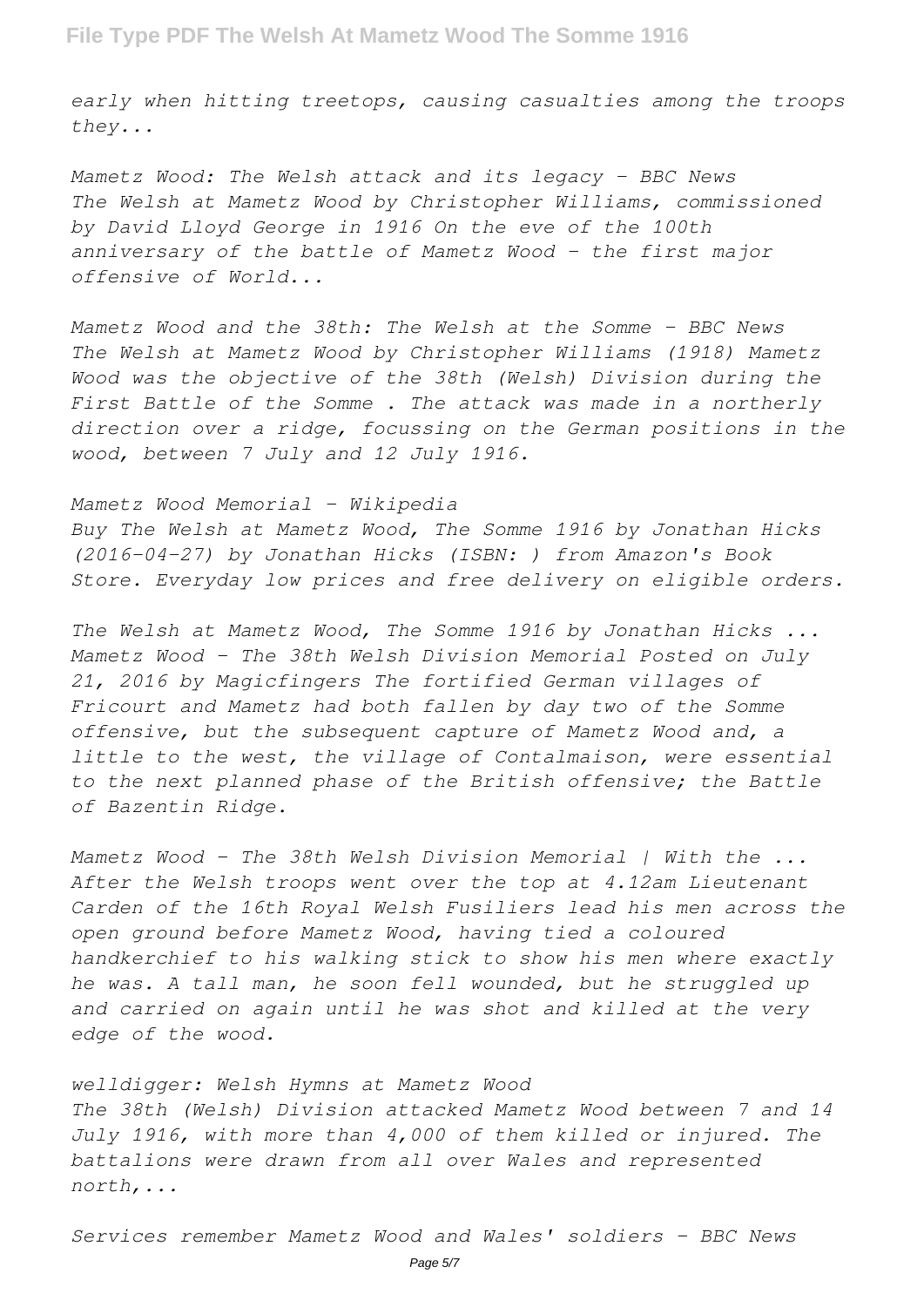## **File Type PDF The Welsh At Mametz Wood The Somme 1916**

*When the 38th Welsh Division was sent to capture Mametz Wood at the Somme 100 years ago, the generals thought the battle would last a few hours. It lasted five days. Four hundred casualties were...*

*The story of the soldiers who survived Mametz Wood in ... Photographer Aled Rhys Hughes has captured the haunting history of the wood in a series of pictures. The battle of Mametz Wood was the first major battle of World War One for many Welsh soldiers,...*

*Mametz Wood: Haunting photos show scars left behind - BBC News The attack on Mametz Wood is a particularly poignant reminder of the Welsh contribution to this 'Big Push', and of the great sacrifices made. As part of the Somme Offensive, the 38th (Welsh) Division (an amalgamation of South Wales Borderers, Royal Welch Fusiliers and Welch Regiment troops) was tasked with securing a well-defended area of woodland close to the village of Mametz.*

*Mametz Wood - Never Forget Your Welsh Heroes The 38th (Welsh) Division (initially the 43rd Division, later the 38th (Welsh) Infantry Division and then the 38th Infantry (Reserve) Division) of the British Army was active during both the First and Second World Wars.In 1914, the division was raised as the 43rd Division of Herbert Kitchener's New Army, and was originally intended to form part of a 50,000-strong Welsh Army Corps that had been ...*

*38th (Welsh) Infantry Division - Wikipedia He was in the 38th Welsh Division. He was killed at Mametz Wood in early July 1916 during the first battle of the Somme. He was 19-years-old. There was no body to send home to his grieving family ...*

*"How must he have felt, knowing at any time he could be ... Mametz Wood - The 38th Welsh Division Memor ial and the hammerhead shaped part of Mametz wood, looming on the horizon . The soldiers had to cross this no man ' s land in order to attack the German positions in the wood. The Red Welsh Dragon watching over the men. who lay buried in the grounds of Mametz wood.*

*The battle of Mametz Wood: the story of the Welsh (Photo ... The Welsh at Mametz Wood: The Somme 1916 is a new interpretation of the battle, telling the story of those terrible days from the*